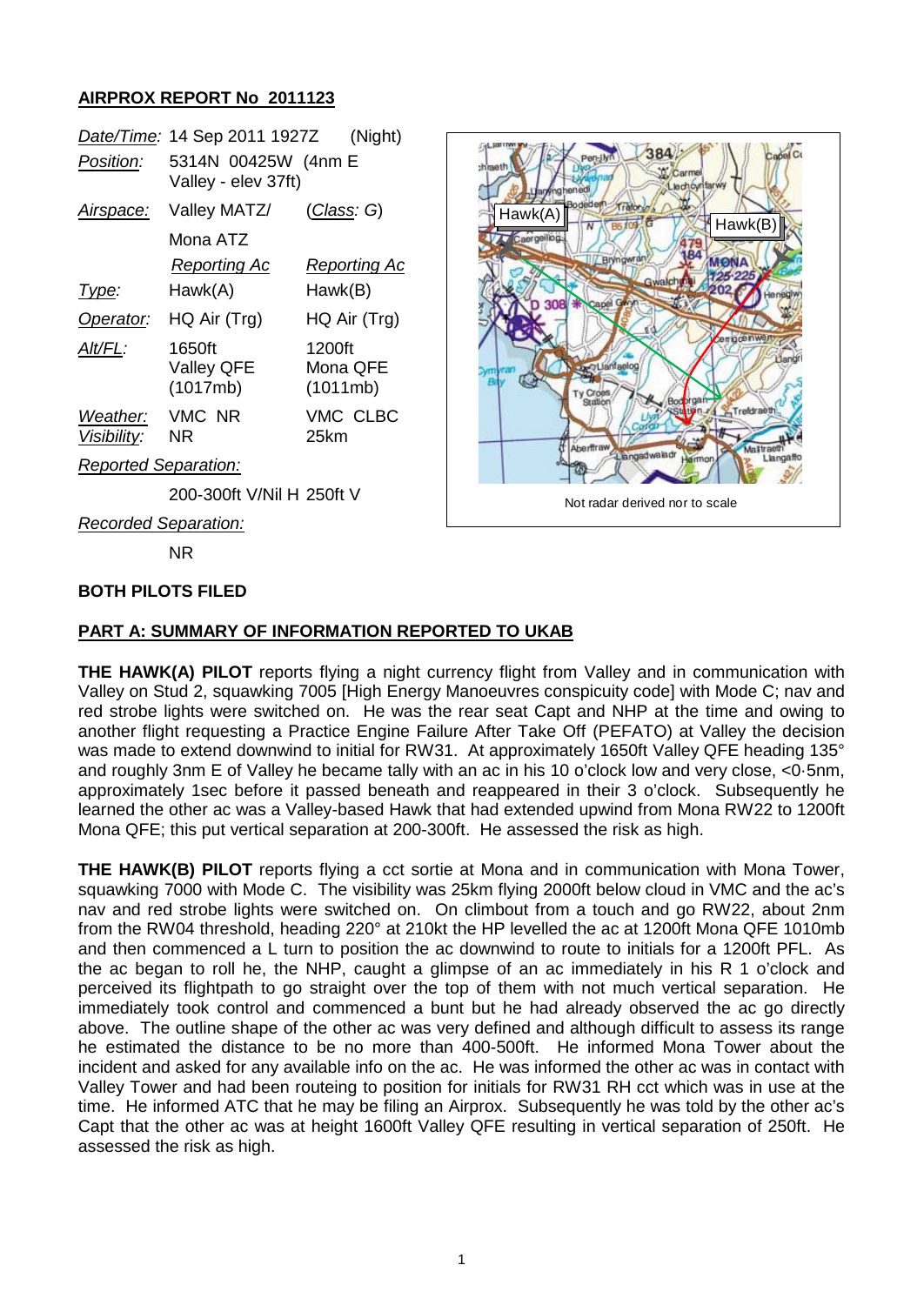**BM SAFETY MANAGEMENT** reports that this Airprox occurred shortly after 1927 between 2 Hawks operating VFR at night in VMC. Hawk(A) was operating in the visual cct at Valley, with Hawk(B) operating in the visual cct at Mona.

Given the height at which the Airprox occurred and the distance from NATS radar heads, the Airprox was not visible to those radars used to provide the radar replay. Consequently, this investigation has been completed utilising the reports of the aircrew and ATM personnel involved and is based upon the investigation conducted by Valley.

At the time of the occurrence, Valley was operating to RW31 RH cct, whilst Mona was operating to RW22 (see Fig 1). Mona receives a feed for its High-Brite display from the Valley PSR/SSR; however, at the time of the occurrence, Valley's SSR was unserviceable and the performance of the PSR close to Valley and Mona is known to be poor and highlighted as such in the Valley FOB. The ATC Tower at Valley is sited N of RW31/13 and E of RW19/01, with the layout of the VCR favouring the main instrument RW, RW31/13, with the cct behind the Tower. The ATC Tower at Mona is sited W of RW22/04.



[UKAB Note (1): Valley elevation is 37ft amsl, Mona 202ft amsl.]

## **Figure 1: Valley and Mona Local Area**

At 1923:57, Hawk(A) flight rejoined the Valley visual cct from radar and, at 1924:11 following a request from TWR, agreed to orbit at 1500ft QFE to permit an unrelated Hawk to conduct a PEFATO to RW19.

At 1925:43, Hawk(B) flight was cleared by Mona TWR to, "*touch and go.*" At 1926:47, during the PEFATO being conducted by the unrelated Hawk, Hawk(A) flight stated their intention to remain at, "*one thousand five hundred feet, extending to initials*." The pilot of Hawk(A) states in his report that, albeit that the ac was at 1650ft QFE, they routed towards the IP for RW31 by extending downwind RH (as shown on Fig 1).

At 1926:59, Hawk(B) flight stated that they would position, "*downwind for a twelve hundred foot PFL*." This was followed at 1927:17 by them informing Mona TWR that, "*there's another aircraft in the overhead.*" Based upon their Defence Air Safety Occurrence Report narrative, this is a clear reference to Hawk(A), indicating that the Airprox had just occurred.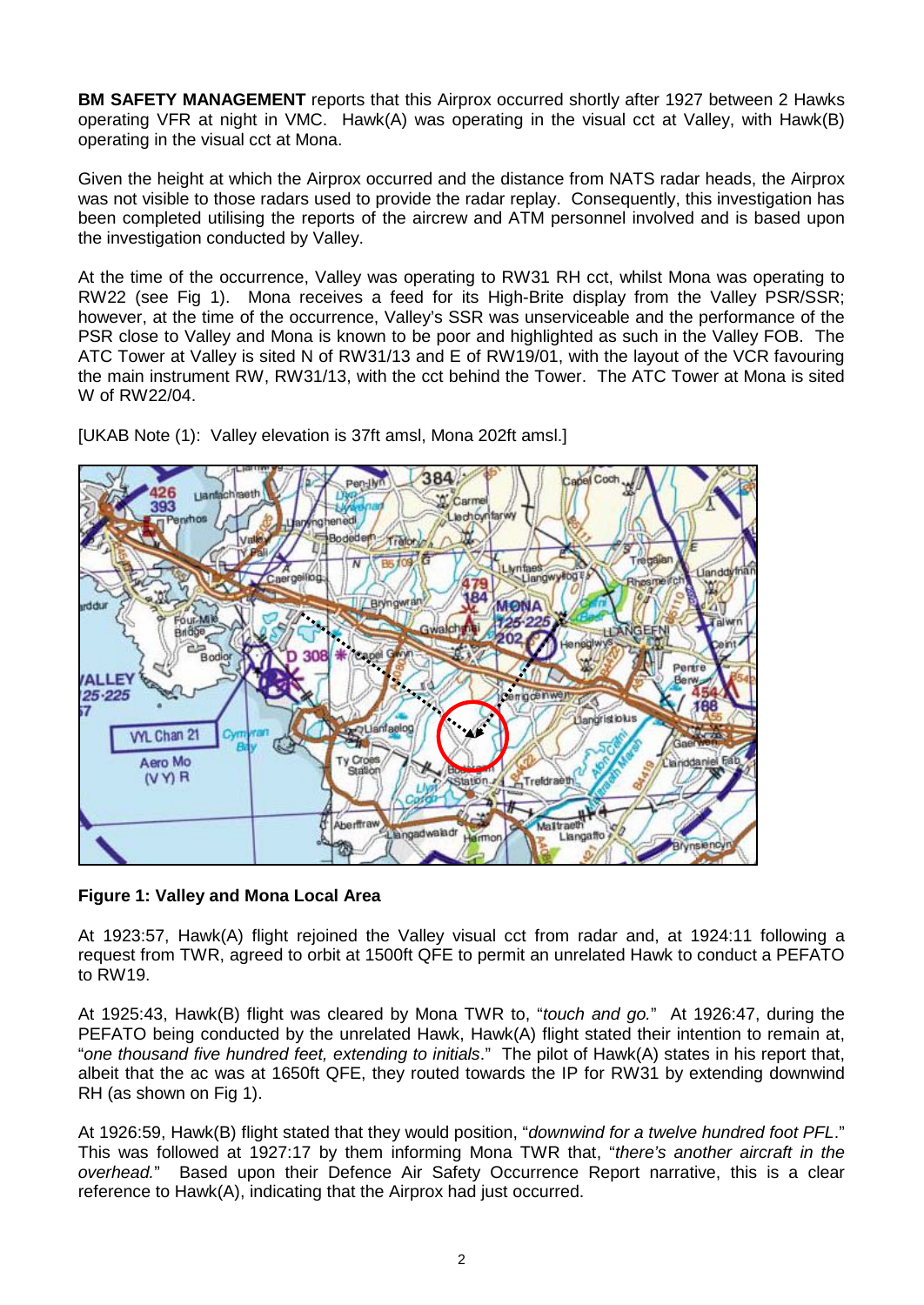In their report, Hawk(A) Capt reports that Hawk(B) had extended upwind from RW22 at Mona; however, in the absence of a radar replay it has not been possible to substantiate this assertion. That notwithstanding, based upon the reports of the pilots of both Hawk(A) and Hawk(B), it is clear that they had not sighted each other until effectively the CPA.

Following this incident, the unit investigation revealed an omission in the FOB whereby the ability to extend downwind on RW31 RH to reach the IP was not ruled out, which carried with it an inherent risk of confliction with the Mona visual cct.

BM Safety Management agrees with the analysis conducted by RAF Valley into this incident. The latent condition that existed within the FOB by not specifically excluding an extension downwind on RW31 RH during Mona operations was the root cause of this Airprox.

Notwithstanding the responsibility of both pilots to "see and avoid," understandably, the pilot of Hawk(A) extended downwind to position for the IP for RW31 RH but seems to have been unaware of the potential risk of confliction with the Mona visual cct. Similarly, the pilot of Hawk(B) had no reason to believe that there may have been conflicting traffic in the vicinity. From an ATM perspective, whilst the ADCs at Valley and Mona may have been able to use the High-Brite display to ascertain that a confliction was evident, the contextual conditions must be borne in mind. It was night and, therefore, a continuous lookout is required such that visual contact may be maintained with all ac in the visual cct. The SSR was unserviceable and the PSR performance is poor; consequently, the chances of obtaining positive tracks on the High-Brite display were reduced. The Valley ADC's focus would have been the safe handling of the unrelated Hawk conducting the PEFATO to RW19, which would have targeted their attention to the NW of Valley, whilst the CPA was to the E. From the Mona ADC's perspective, Hawk(A) was approaching from behind them with only nav lights and red strobes showing and they had no information to suggest that Hawk(A) was extending downwind towards their visual cct.

Disconcertingly, this is a further failure of "see and avoid" which lends further evidence to the continued debate over the risk of mid-air collision.

As a result of the investigation conducted by Valley an immediate change was made to the FOB mandating a turn onto the deadside when re-positioning for the IP. Moreover, a wider review of the FOB was initiated which will specifically assess the relationship between the Valley and Mona traffic flows.

**HQ AIR (TRG)** comments that the immediate investigation and changes made following this incident by RAF Valley are welcomed. However, changes to orders are not a panacea and there is no substitute for good awareness and lookout.

#### **PART B: SUMMARY OF THE BOARD'S DISCUSSIONS**

Information available included reports from the pilots of both ac, transcripts of the relevant RT frequencies, reports from the air traffic controllers involved and reports from the appropriate ATC and operating authorities.

Members welcomed the procedure changes that had taken place post incident. With Hawk(A) leaving the Valley cct to carry out a rejoin, deconfliction procedures were needed to ensure safe separation against the Mona cct pattern. The HQ Air Trg Member believed that Hawk(A) crew should have been cognisant that Mona was also active during night flying and climbed to 2000ft to remain well clear of the Mona cct pattern or asked ATC for Mona activity information. Hawk(B) pilot had climbed straight ahead to 1200ft QFE from RW22 at Mona and was rolling in to a level turn to position for a PFL. Hawk(A) pilot had extended downwind from RW31 at Valley and climbed to 1650ft Valley QFE (~1450ft Mona QFE) to position towards the IP. Without ATC intervention, since both ADCs were unaware of the potential confliction, the only means of collision avoidance was